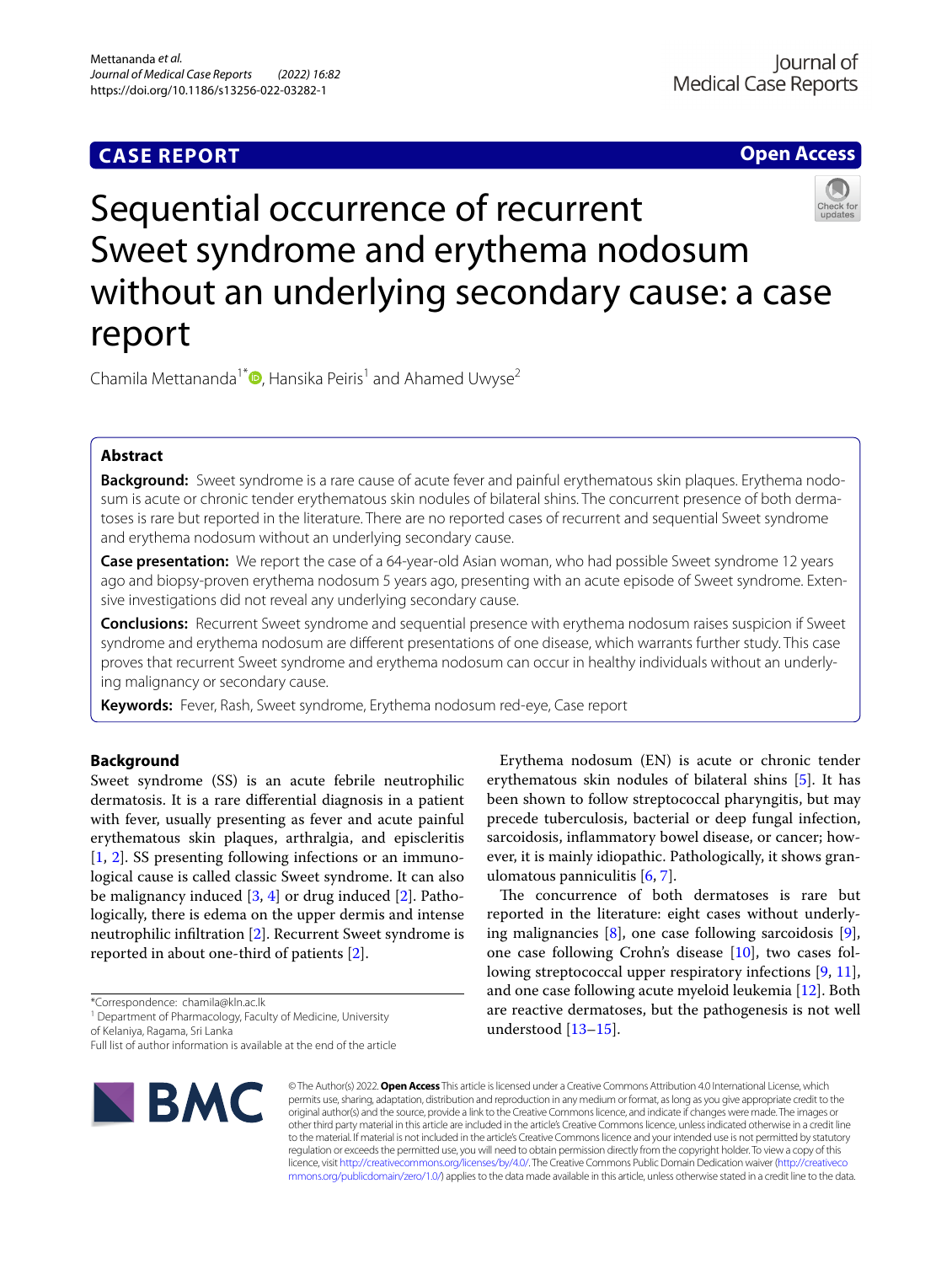Sequential presence of SS and then EN is even rarer; there is one case reported in a patient with myeloid leukemia [[16\]](#page-3-12). Our case is the frst to report sequential presentation of SS and EN without an underlying malignancy or secondary cause.

# **Case presentation**

A 64-year old, previously healthy, Asian woman presented with a 4-day history of fever, and multiple, between 1 and 3 cm in width, irregularly shaped, tender, red-color, palpable, non-scaly skin plaques over dorsal aspects of knees, elbows, and shins with ankle joint pain and left-sided painless red eye (Fig.  $1$ ). There was no clinical proximal muscle weakness or racoon eyes. The rest of the examination was normal. Initially, an infectious etiology was suspected. She had high infammatory markers, erythrocyte sedimentation rate (ESR) 117 mm after 1 hour, C-reactive protein (CRP) 168 mg/dl, white blood cells  $12.5 \times 10^3/\mu$ L, neutrophils 67%, but a negative septic screen, and creatine phosphokinase (CPK) 72 U/L. She was promptly started on intravenous co-amoxiclav and oral ciprofloxacin to cover an infection. On further questioning, she had had a fever with a similar skin rash, involving upper arms and legs, treated in hospital for about a week 12 years ago for which the records were not available. However, she was treated for biopsy-proven erythema nodosum 5 years ago, which settled without any consequences. With this past medical history, Sweet syndrome was suspected, and she was started on oral methylprednisolone 16 mg daily while being on antibiotics. The symptoms improved dramatically in 2 days, and skin biopsy was not performed as the patient refused it with quick symptom resolution. However, diagnostic criteria were fulflled and were pointing to a diagnosis of Sweet syndrome. The plaques disappeared completely,

leaving only skin discoloration by 1 week (Fig. [2](#page-2-2)). Infammatory markers also improved signifcantly by 1 week; ESR 60 mm after 1 hour and CRP 8 mg/dl. The patient was treated with methylprednisolone 16 mg daily for 2 weeks, and it was tailed off over 6 weeks. A comprehensive set of investigations including liver biochemistry, serum amylase, blood picture, chest X-ray, and ultrasound (US) abdomen did not fnd any underlying secondary cause for the recurrent SS and EN in this patient. The patient was followed up 9 months after the current presentation, and she was asymptomatic with an ESR of 20 mm after 1 hour.

# **Discussion**

This patient had classic symptoms of Sweet syndrome involving skin, eyes, and joints. Laboratory investigations were supportive of the diagnosis and excluded other diferential diagnoses. Swift response of the disease to steroids helped the diagnosis. She did not have any evidence of underlying malignancy, nor was she on any medication known to precipitate Sweet syndrome. Therefore, classic Sweet syndrome was diagnosed on criteria [[17\]](#page-3-13). We did not fnd any precipitant for classic SS such as respiratory infection, or other infammatory diseases. She had EN 5 years ago. The first presentation 12 years ago was also likely to be SS but no skin biopsy had been done to confrm.

The concurrent presence of SS and EN is reported in the literature  $[8-12]$  $[8-12]$  $[8-12]$  $[8-12]$  $[8-12]$ . Sequential presence of SS and EN is reported in a patient with myeloid leukemia [[16](#page-3-12)]. This is the first case reported of sequential presentation of SS and EN in an otherwise healthy individual without any underlying secondary cause, observed over 12 years duration.

<span id="page-1-0"></span>

**Fig. 1** At presentation—4 days after onset of fever and rash. Tender erythematous skin plaques over (**A**) right elbow joint, (**B**) left knee joint, and (**C**) right shin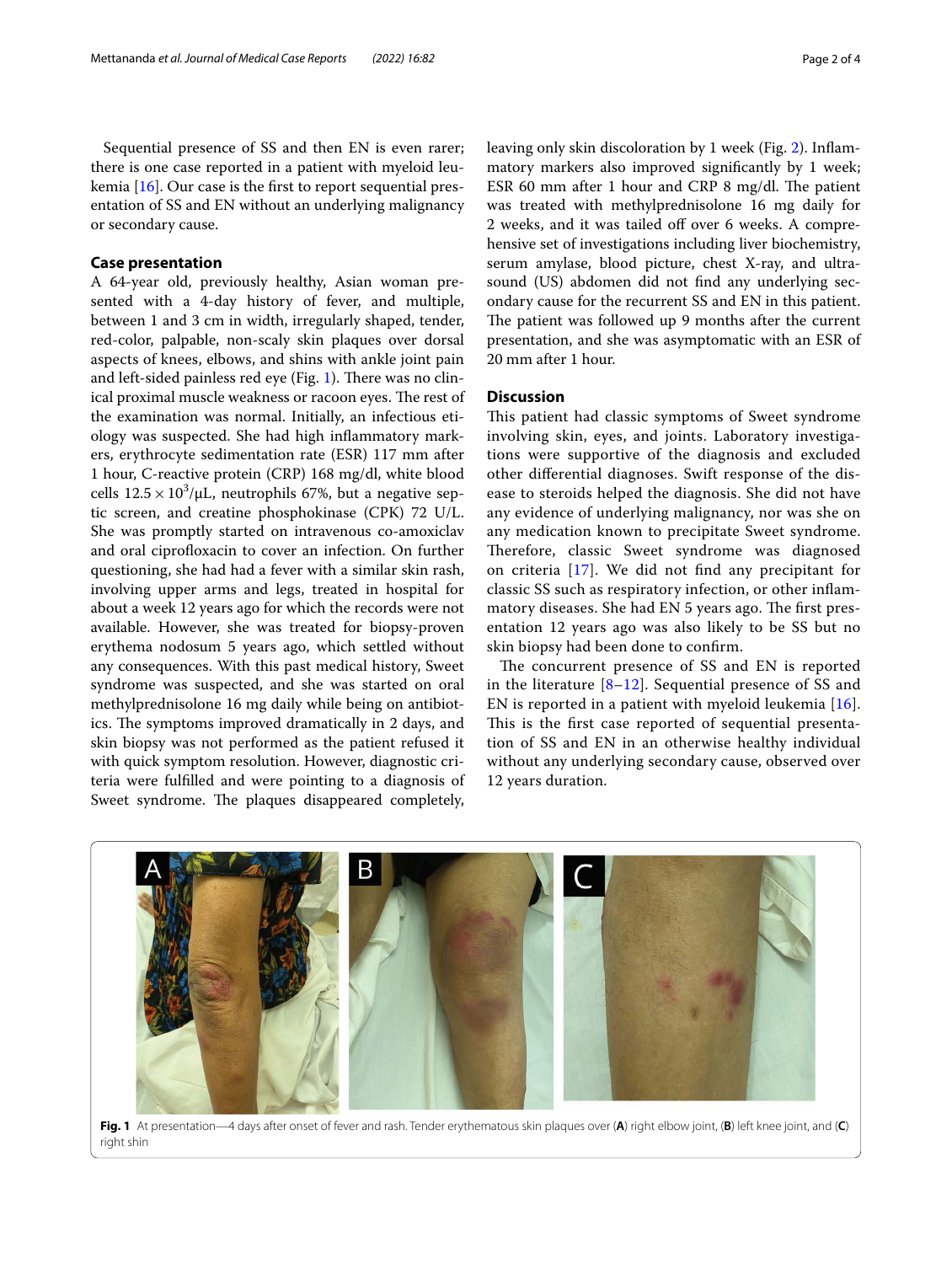<span id="page-2-2"></span>The possible recurrent nature of SS and sequential presence of EN need further investigation into the pathogenesis of the disease to rule out if this is a spectrum of one disease and not two clinical entities. SS and EN have several features in common: both are reactive dermatoses; the usual stimuli are the same; skin manifestations are very similar with the only diference being in the distribution of the skin lesions, with EN usually being confned to the dorsal aspect of lower limbs; and both respond to the same treatment, with steroids, either oral or topical, being useful in the management of these skin disorders [[18](#page-3-14), [19](#page-3-15)]. We considered our patient at the current presentation as having concurrent SS and EN, yet a misdiagnosis is possible, as she may have had SS only, with some features of EN. However, the suspicion for it being a spectrum of one same disease is even higher when SS and EN present sequentially, which does not give room for misdiagnosis EN. In SS, there is a dense, mature, neutrophilic infltration of the upper dermis [\[2](#page-2-1), [20](#page-3-16), [21\]](#page-3-17). EN shows a neutrophilic infltrate in the early stage, and though histological presentation can vary, its hallmark is granulomatous panniculitis called Miescher's radial granulomas [\[5](#page-3-2), [6\]](#page-3-3). EN is reported to show lobular neutrophilic panniculitis with suppuration, small-vessel vasculitis, and even medium-vessel arteritis, although rarely [[22,](#page-3-18) [23\]](#page-3-19).

A minority of cases with SS and EN can be associated with malignancies. Around 16% of Sweet syndrome cases are malignancy related and can precede, follow, or appear concurrent with the diagnosis of the patient's neoplasm, especially hematological malignancies [[4\]](#page-3-1). Many cases of EN are idiopathic and less associated with malignancies compared with SS  $[5, 6]$  $[5, 6]$  $[5, 6]$ . EN can be a cutaneous marker of lymphoma/leukemia [\[24](#page-3-20), [25\]](#page-3-21) and carcinoid/colorectal/pancreatic cancers [\[26](#page-3-22), [27](#page-3-23)] and can be a marker of recurrence of those malignancies. However, the presence of recurrent SS and EN in the same patient without an underlying secondary cause, as we reported, suggests that patients may have recurrent SS or concurrent/sequential SS and EN that is not always indicative of an underlying chronic disease or a malignancy; instead, it could be idiopathic.

## **Conclusions**

There are no reported cases of recurrent and sequential SS and EN without an underlying secondary cause. We report a 64-year-old, otherwise healthy, Asian woman with sequential recurrent SS and EN over 12 years without an underlying secondary cause. Recurrent SS and sequential presence with EN raise the suspicion of SS and EN being diferent presentations of one disease, which warrants further study. This case proves that recurrent SS and sequential SS and EN may occur in healthy individuals without an underlying malignancy or secondary cause.

#### **Acknowledgements**

None.

#### **Authors' contributions**

All authors contributed to the writing of this report. KCDM wrote and prepared the frst draft of the manuscript, with input from the writing committee, all of whom approved the decision to submit the manuscript for publication. All authors read and approved the fnal manuscript.

#### **Funding**

Not applicable.

#### **Availability of data and materials**

Not applicable.

## **Declarations**

**Ethics approval and consent to participate** Not applicable.

### **Consent for publication**

Written informed consent was obtained from the patient for publication of this case report and any accompanying images. A copy of the written consent is available for review by the Editor-in-Chief of this journal.

#### **Competing interests**

The authors declare that they have no competing interests.

#### **Author details**

<sup>1</sup> Department of Pharmacology, Faculty of Medicine, University of Kelaniya, Ragama, Sri Lanka. <sup>2</sup> North Colombo Teaching Hospital, Ragama, Sri Lanka.

Received: 30 September 2021 Accepted: 20 January 2022 Published online: 25 February 2022

#### **References**

- <span id="page-2-0"></span>1. von den Driesch P. Sweet's syndrome (acute febrile neutrophilic dermatosis). J Am Acad Dermatol. 1994;31(4):535–56 (**quiz 57-60**).
- <span id="page-2-1"></span>2. Cohen PR. Sweet's syndrome—a comprehensive review of an acute febrile neutrophilic dermatosis. Orphanet J Rare Dis. 2007;2(1):34.